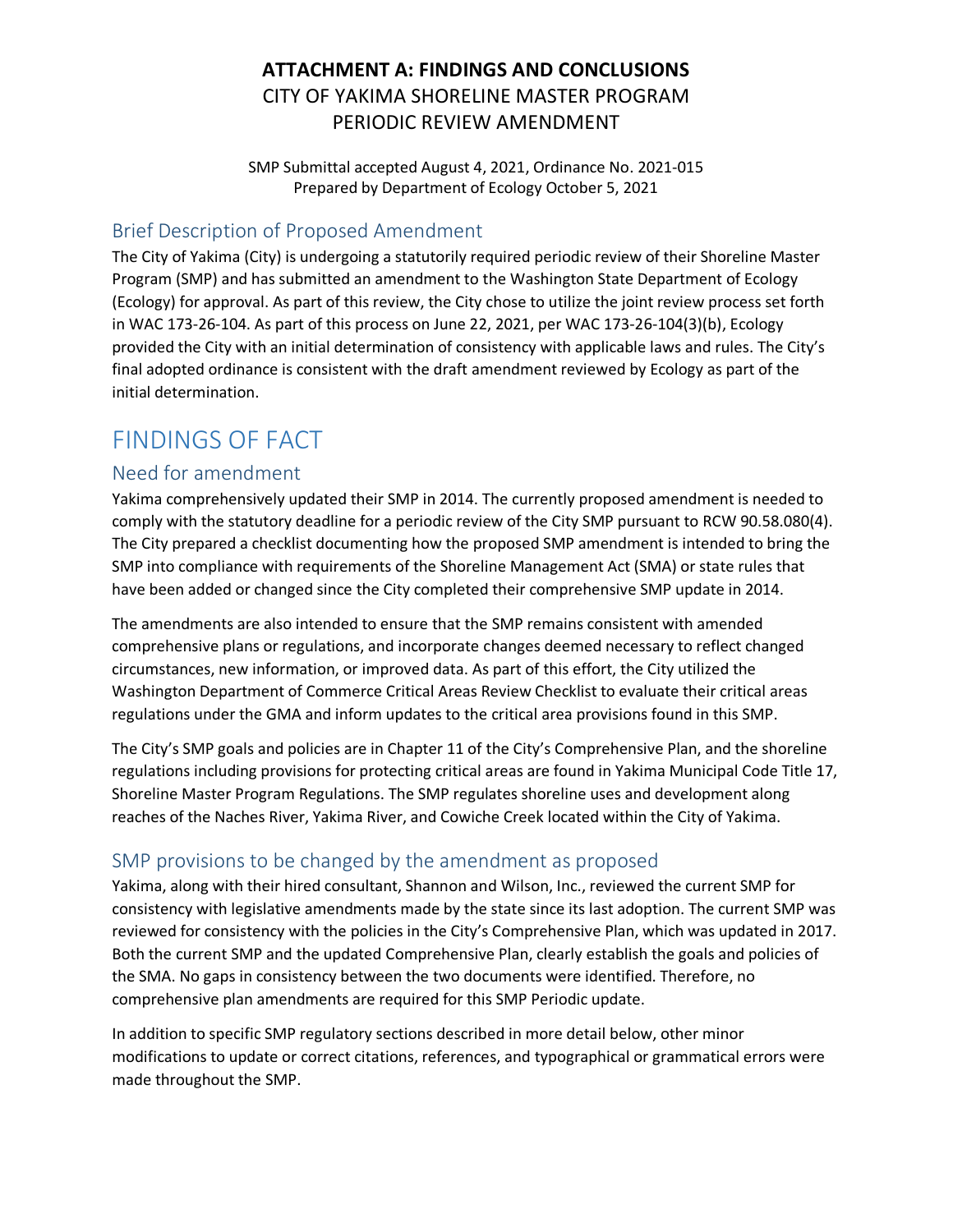#### *Periodic Review Checklist*

The City made many changes to the SMP based on the periodic review checklist to ensure consistency with legislative amendments made since SMP adoption. In general, these changes to the SMP are minor in nature. These amendments address revised rules regarding SMP applicability, including updated exemption thresholds and definitions. The City clarified regulations in the SMP by following Ecology's guidance on regulating nonconforming uses, structures, and development.

Other changes made based on the SMP Periodic Review Checklist are summarized here:

- Permit timelines changed to be measured from the "date of filing" rather than the "date of receipt."
- Added reference to WAC 173-26-104 for the optional joint state/local review process under the Public Review Process – Minimum Requirements for SMP amendments under YMC 17.13.140.
- Updated wetland rating system references from Ecology's 2004 version to the recent 2014 system and wetland buffer width tables to have three options for each wetland category based on habitat points.
- Clarified that flood hazard regulations in Part Four of Chapter 15.27 of the Yakima Municipal Code (YMC) still apply within the shoreline jurisdiction, but are not incorporated by reference into the SMP. As a result of this clarification, the City also removed unnecessary language that was duplicative of the National Flood Insurance Program (NFIP) standards or administrative in nature from SMP Section 17.09.020 Flood hazard areas.
- A reference in the definition of the Shorelines Hearings Board was amended to omit mention of the Board as the body that would hear the appeal of an SMP; in the City of Yakima, the Growth Management Hearing Board would hear those appeals.

#### *Integration and Consistency of Critical Areas Ordinance*

A Critical Areas Review Checklist, was developed by the Washington Department of Commerce for use in evaluating critical areas regulations under the GMA. This checklist was used by the City to inform updating critical area provisions for this SMP update. In addition, the SMP and the Critical Areas Ordinance (CAO) were compared to each other to identify substantive differences or inconsistencies between the codes. The following changes were identified during this review:

- The critical aquifer recharge areas regulations were updated for consistency and compliance with latest science.
- The fish and wildlife habitat conservation area regulations were amended to add definitions and require discussion of federal, state, or local management recommendations in critical areas reports.
- The buffer for salmonid-bearing waters was increased from 75 to 100 feet.

## Amendment History, Review Process

The City prepared a public participation program in accordance with WAC 173-26-090(3)(a) to inform, involve and encourage participation of interested persons and private entities, tribes, and applicable agencies having interests and responsibilities relating to shorelines. The consultant, Shannon and Wilson, Inc., assisted with the development of draft documents and public outreach. An important element of the public participation plan is the City's SMP Periodic Review project [website](https://www.yakimawa.gov/services/planning/smp/)<sup>[1](#page-1-0)</sup>.

The City used Ecology's checklist of legislative and rule amendments to review amendments to chapter 90.58 RCW and department guidelines that have occurred since the SMP was last amended, and determine if local amendments were needed to maintain compliance in accordance with WAC 173-26-

<span id="page-1-0"></span> <sup>1</sup> https://www.yakimawa.gov/services/planning/smp/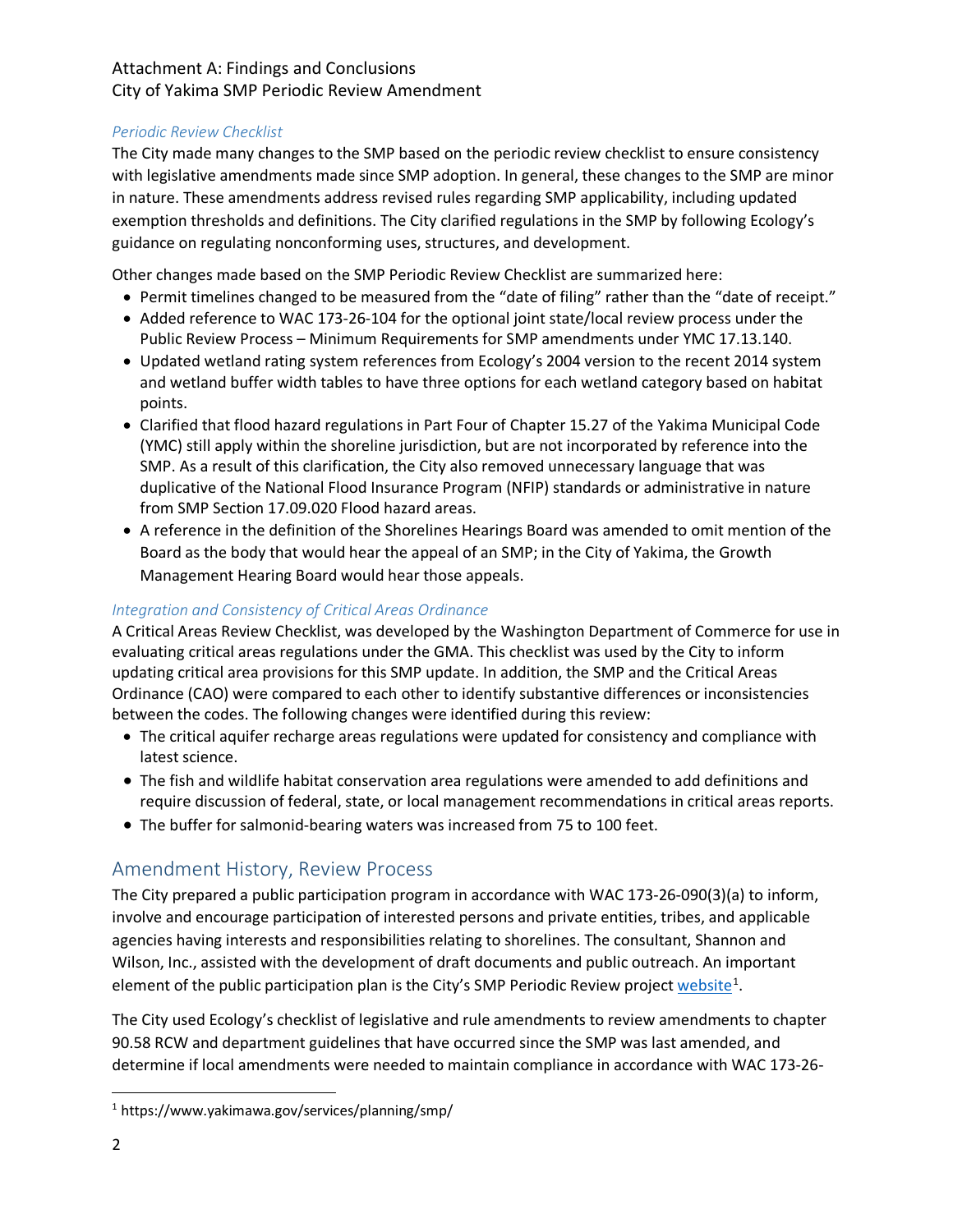090(3)(b)(i). The City reviewed changes to the Comprehensive Plan and development regulations to determine if the SMP policies and regulations remain consistent with them in accordance with WAC 173-26-090(3)(b)(ii). The City considered whether to incorporate any amendments needed to reflect changed circumstances, new information or improved data in accordance with WAC 173-26- 090(3)(b)(iii). The City consulted with Ecology and solicited comments throughout the review process, including opportunities to comment on draft materials.

The City prepared a State Environmental Policy Act (SEPA) checklist and issued a Determination of Non-Significance on May 6, 2021. Ecology did not comment on the DNS.

The City provided notice to interested parties, including a statement that the hearings were intended to address the periodic review in accordance with WAC 173-26-090(3)(c)(ii). The City's record indicates notice of the hearing, comment period, and SEPA DNS were published in *The Yakima Herald Republic* on May 6, 2021.

Ecology distributed notice of the joint local/state comment period to state interested parties on May 5, 2021. A correction email was subsequently sent on May 11, 2021 to clarify the time of the public hearing. Separate notice and an invitation to consult was also sent to the Yakama Nation on April 27, 2021. The Yakama Nation did not comment.

The City and Ecology held a joint local/state comment period on the proposed amendment following procedures outlined in WAC 173-26-104. The comment period began on May 6, 2021 and continued through June 7, 2021. A joint public hearing before the Planning Commission was held virtually via Zoom on May 26, 2021 at 3:00 pm.

The City accepted comments on the proposed SMP amendment during the 30-day comment period. One (1) written comment was received on the proposed amendment. The comment came from Laine Young of the Washington State Department of Ecology Central Region TMDL program. The comment letter included three (3) questions asking:

- How the City processes new wetland delineation information and makes it available to the public?
- How are non-shoreline streams regulated under the SMP? and
- How are non-shoreline stream water types determined?

In a response email dated May 25, 2021, the City directly responded to the questions received. The City clarified the update process and adequately answered these questions. No changes to the draft SMP amendment were needed in response to the questions.

# Initial Determination of Consistency

As part of this review, the City chose to utilize the joint review process set forth in WAC 173-26-104. After the joint local/state comment period and hearing, and consideration of the comments received, the City submitted the proposed amendment to Ecology for initial review. Ecology is required under WAC 173-26-104(3)(b) to provide the City with an initial determination of consistency with the policy of the SMA and applicable rules.

The proposed SMP amendment was received by Ecology for initial state review on June 10, 2021 and verified as complete on June 22, 2021. This began our review and initial determination.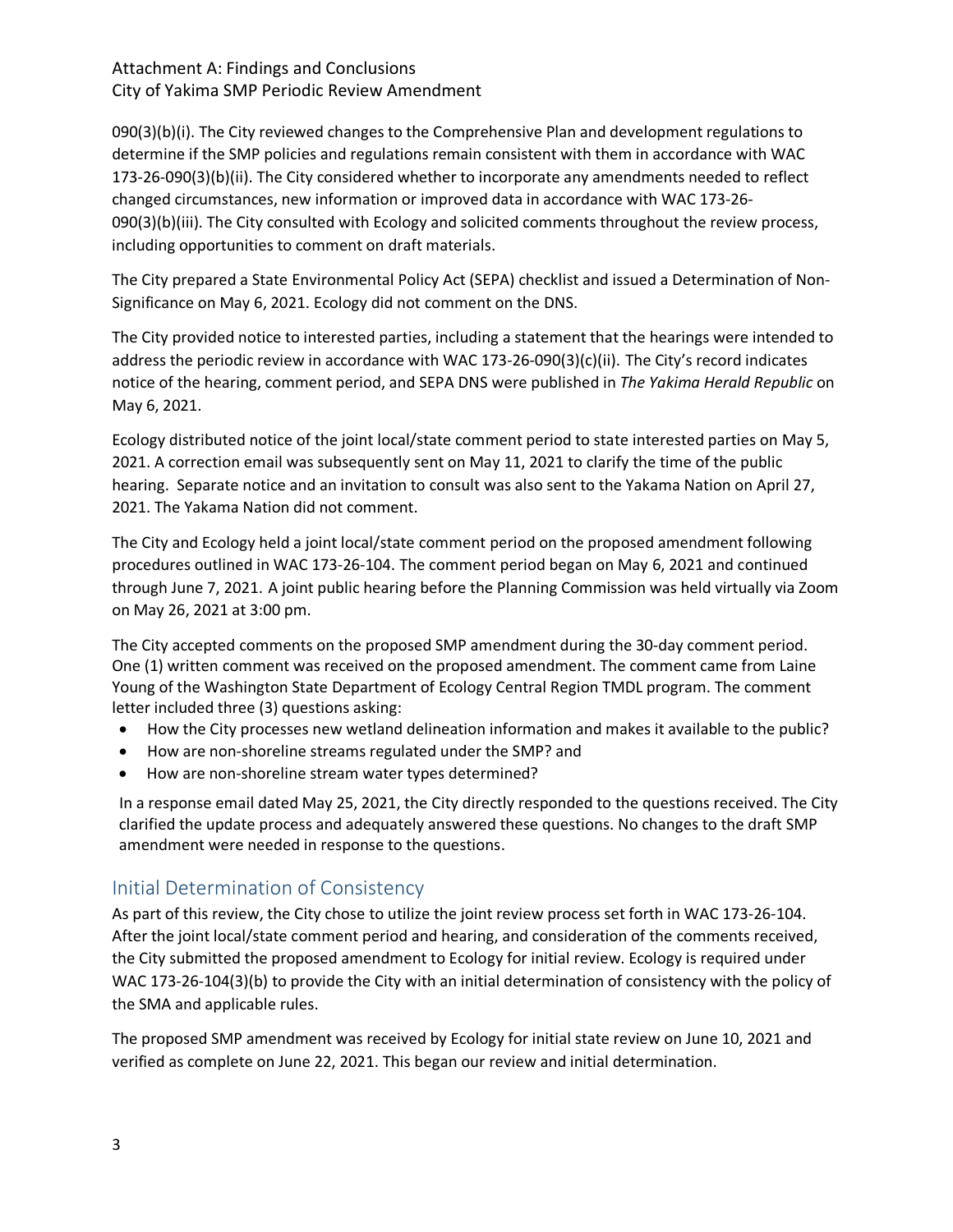Ecology has reviewed the questions received during the joint review process along with the City's responses and answers to those questions. Ecology finds the City has adequately responded and answered the questions posed.

Ecology provided the City a formal written statement documenting our initial determination of consistency. Ecology considered the record, including comments received and the City's responses to these comments, and concluded the proposal was consistent with applicable laws and rules. A formal written statement of initial concurrence was sent to the City on June 22, 2021. Based upon this determination, Ecology advised the City to proceed with local adoption of the proposed amendment.

# Final Submittal

With passage of Ordinance No. 2021-015, on August 2, 2021, the City adopted the SMP. The City's final submittal of the SMP amendment was received by Ecology on August 4, 2021 and verified complete on August 17, 2021.

At the conclusion of our formal review, Ecology's Director must decide to approve the program as submitted, approve it with required changes and/or recommended changes, or deny approval.

# Consistency Review

### *Consistency with Chapter 90.58 RCW*

The proposed amendment has been reviewed for consistency with the policy of RCW 90.58.020 and the approval criteria of RCW 90.58.090(3), (4) and (5). The City has also provided evidence of its compliance with SMA procedural requirements for amending their SMP contained in RCW 90.58.090(1) and (2).

### *Consistency with Applicable Guidelines (Chapter 173-26 WAC, Part III)*

The proposed amendment has been reviewed for compliance with the requirements of the applicable Shoreline Master Program Guidelines (WAC 173-26-171 through 251 and 173-26-020 definitions). This included review for compliance with the SMP amendment criteria found in WAC 173-26-201(1)(c) along with review of the SMP Periodic Review Checklist completed by the City.

#### *Consistency with SEPA Requirements*

The City submitted evidence of SEPA compliance in the form of a SEPA checklist and issued a Determination of Non-Significance (DNS) for the proposed SMP amendment on February 8, 2021.

# CONCLUSIONS OF LAW

After review of the complete record submitted and all comments received, Ecology concludes that the City proposed amendment is consistent with the policy and standards of RCW 90.58.020 and RCW 90.58.090 and the applicable SMP guidelines (WAC 173-26-171 through 251 and .020 definitions).

Ecology concludes that the proposed amendment satisfies the criteria for approval of amendments found in WAC 173-26-201(1)(c). This includes the conclusion that approval of the SMP amendment will not foster uncoordinated and piecemeal development of the state's shorelines (WAC 173-26-201(1)(c)(i) and will assure no net loss of shoreline ecological functions will result from implementation of the amended master program (WAC 173-26-201(1)(c)(iv) and WAC 173-26-186(8)).